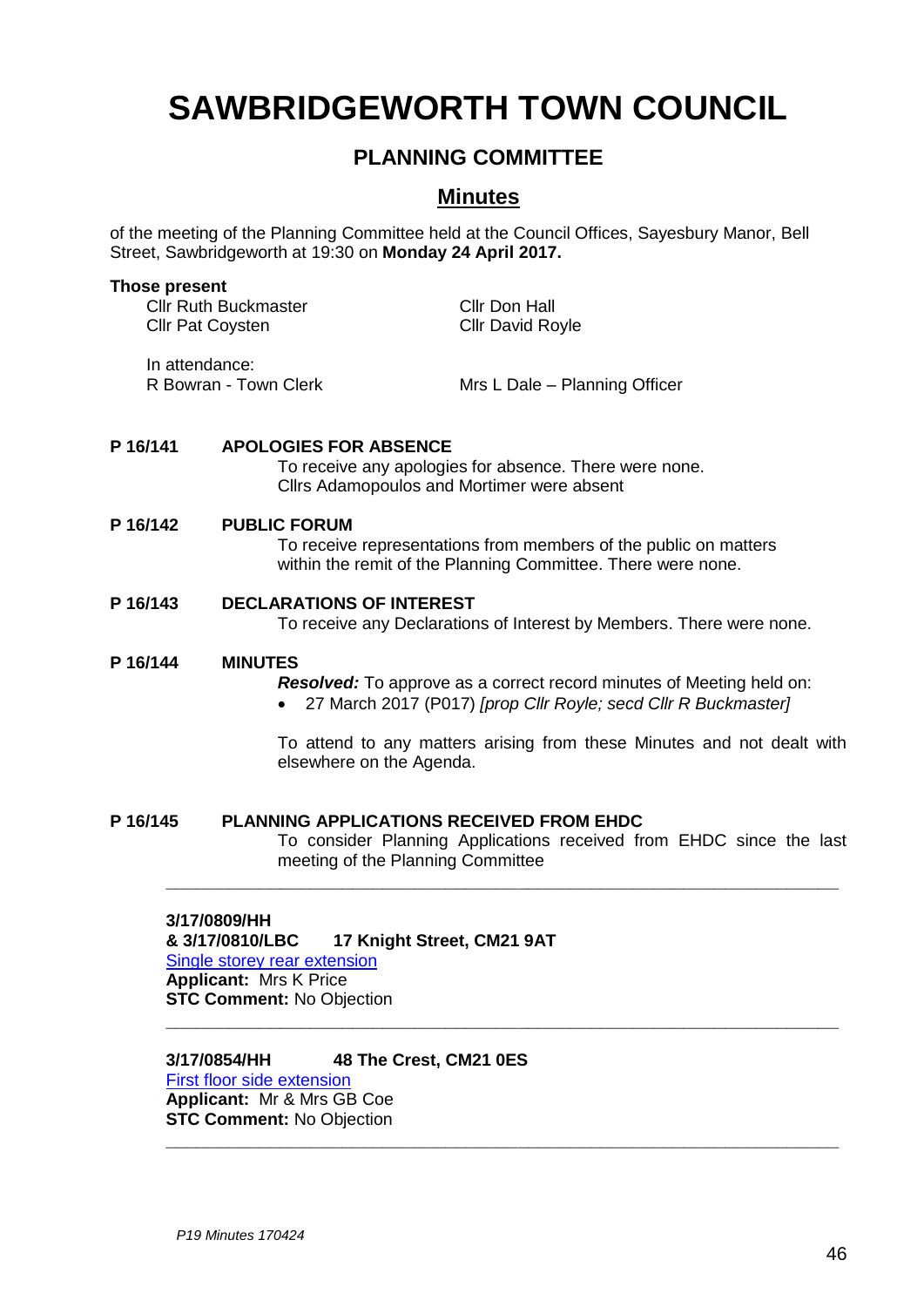# **3/17/0886/HH 26 Brook Lane, CM21 0EL**

[Demolition of car port and detached garage; single storey side extension and two storey](https://publicaccess.eastherts.gov.uk/online-applications/applicationDetails.do?activeTab=summary&keyVal=OO78GCGLGDX00)  [rear extension](https://publicaccess.eastherts.gov.uk/online-applications/applicationDetails.do?activeTab=summary&keyVal=OO78GCGLGDX00)

**\_\_\_\_\_\_\_\_\_\_\_\_\_\_\_\_\_\_\_\_\_\_\_\_\_\_\_\_\_\_\_\_\_\_\_\_\_\_\_\_\_\_\_\_\_\_\_\_\_\_\_\_\_\_\_\_\_\_\_\_\_\_\_\_\_**

**Applicant:** Mr Kevin Willett

**STC Comment:** Unable to comment. Drawings presented do not match the description of the proposal

**\_\_\_\_\_\_\_\_\_\_\_\_\_\_\_\_\_\_\_\_\_\_\_\_\_\_\_\_\_\_\_\_\_\_\_\_\_\_\_\_\_\_\_\_\_\_\_\_\_\_\_\_\_\_\_\_\_\_\_\_\_\_\_\_\_**

# **3/17/0890/LBC The White Lion, London Rd, CM21 9EN**

[The installation of the following illuminated signs:-](https://publicaccess.eastherts.gov.uk/online-applications/applicationDetails.do?activeTab=summary&keyVal=OO8GUJGLGE600) 1no. hanging sign; 1no. fascia sign; [2no. name boards; 1no. menu case and 1no. amenity board. 5no replacement floodlights](https://publicaccess.eastherts.gov.uk/online-applications/applicationDetails.do?activeTab=summary&keyVal=OO8GUJGLGE600)  [and 1no. lantern to exterior of building](https://publicaccess.eastherts.gov.uk/online-applications/applicationDetails.do?activeTab=summary&keyVal=OO8GUJGLGE600) **Applicant:** Millar **STC Comment:** No Comment **\_\_\_\_\_\_\_\_\_\_\_\_\_\_\_\_\_\_\_\_\_\_\_\_\_\_\_\_\_\_\_\_\_\_\_\_\_\_\_\_\_\_\_\_\_\_\_\_\_\_\_\_\_\_\_\_\_\_\_\_\_\_\_\_\_**

# **P 16/146 LATE PLANNING APPLICATIONS**

To deal with Planning Applications received from EHDC following the Publication of this Agenda and received before 21 April 2017

# **P 16/147 PLANNING DECISIONS MADE BY EHDC**

To receive Planning Decisions from EHDC

# **3/16/2817/FUL The Leventhorpe School, Cambridge Road, CM21 9BX**

**\_\_\_\_\_\_\_\_\_\_\_\_\_\_\_\_\_\_\_\_\_\_\_\_\_\_\_\_\_\_\_\_\_\_\_\_\_\_\_\_\_\_\_\_\_\_\_\_\_\_\_\_\_\_\_\_\_\_\_\_\_\_\_\_\_**

[Demolition of three classroom blocks and the creation of new block to house 17](https://publicaccess.eastherts.gov.uk/online-applications/simpleSearchResults.do?action=firstPage)  [classrooms with 6 temporary classrooms](https://publicaccess.eastherts.gov.uk/online-applications/simpleSearchResults.do?action=firstPage)

**\_\_\_\_\_\_\_\_\_\_\_\_\_\_\_\_\_\_\_\_\_\_\_\_\_\_\_\_\_\_\_\_\_\_\_\_\_\_\_\_\_\_\_\_\_\_\_\_\_\_\_\_\_\_\_\_\_\_\_\_\_\_\_\_\_**

**Applicant: Leventhorpe School** *STC Comment: No objection EHDC Decision: Granted* 

# **3/16/2819/HH &**

# **3/16/2820/LBC 19 Knight Street, CM21 9AT**

[Demolition of the existing 1.5 storey extension to the South side and existing glazed rear](https://publicaccess.eastherts.gov.uk/online-applications/simpleSearchResults.do?action=firstPage)  [extension. Construction of two storey side extension and a single storey side extension.](https://publicaccess.eastherts.gov.uk/online-applications/simpleSearchResults.do?action=firstPage)  [Construction of orangery style single storey rear extension. Internal alterations.](https://publicaccess.eastherts.gov.uk/online-applications/simpleSearchResults.do?action=firstPage) **Applicant: Mr & Mrs Clement**

**\_\_\_\_\_\_\_\_\_\_\_\_\_\_\_\_\_\_\_\_\_\_\_\_\_\_\_\_\_\_\_\_\_\_\_\_\_\_\_\_\_\_\_\_\_\_\_\_\_\_\_\_\_\_\_\_\_\_\_\_\_\_\_\_\_**

**\_\_\_\_\_\_\_\_\_\_\_\_\_\_\_\_\_\_\_\_\_\_\_\_\_\_\_\_\_\_\_\_\_\_\_\_\_\_\_\_\_\_\_\_\_\_\_\_\_\_\_\_\_\_\_\_\_\_\_\_\_\_\_\_\_**

*STC Comment: No objection EHDC Decision: Granted* 

# **3/17/0167/HH 43 Gilders, CM21 0EH**

[Single storey side and rear extension](https://publicaccess.eastherts.gov.uk/online-applications/applicationDetails.do?activeTab=summary&keyVal=OK8QMFGL00700) **Applicant: Mrs B Harpin** *STC Comment: No objection EHDC Decision: Granted* 

**3/17/0181/FUL 60 Station Road, CM21 9AZ** [Part change of use of office to shop with 1no dwelling](https://publicaccess.eastherts.gov.uk/online-applications/applicationDetails.do?activeTab=summary&keyVal=OKC2D5GL00700) **Applicant: Titan Management** *STC Comment: No objection*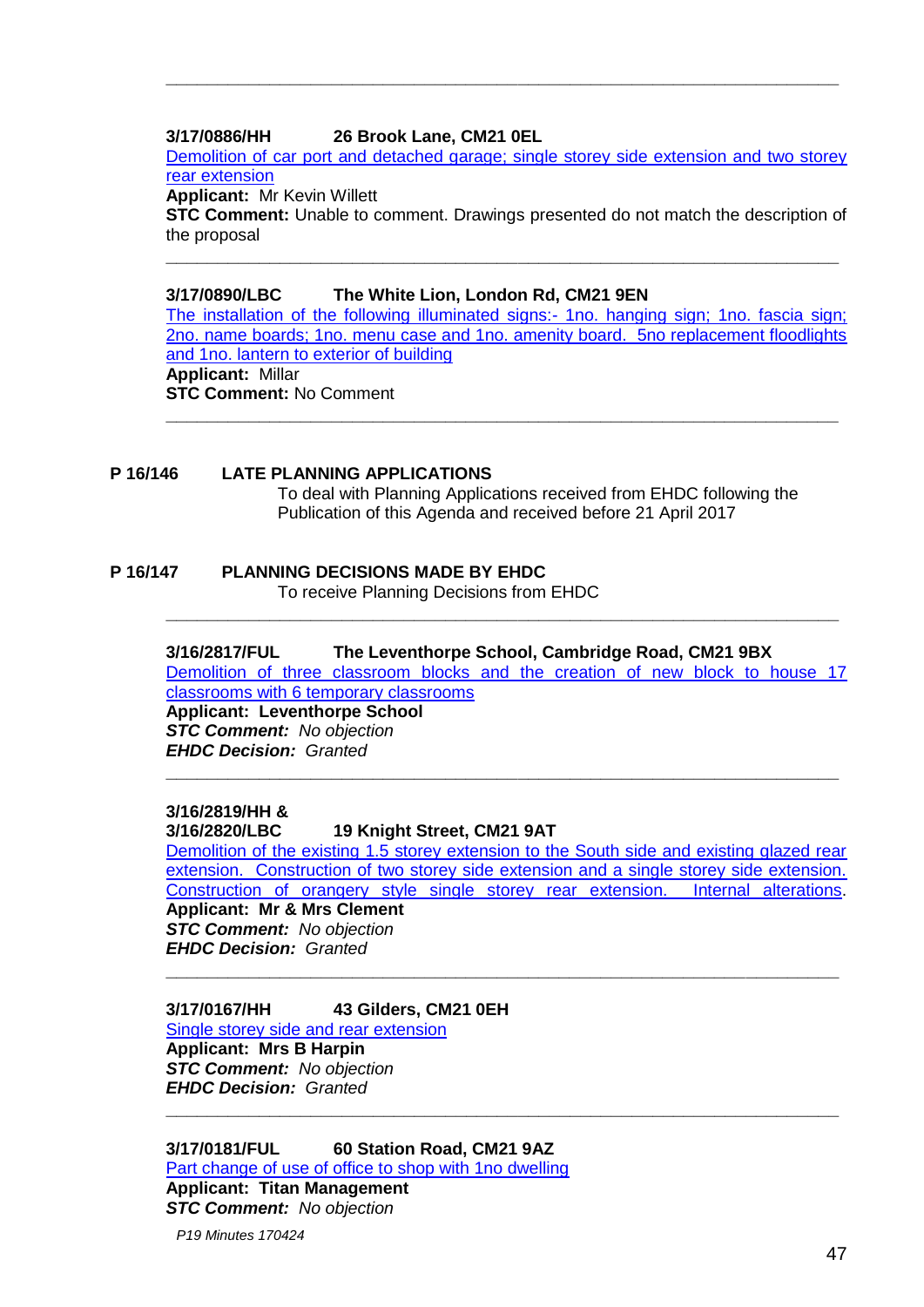*EHDC Decision: Refused -* "The proposal would result in the loss of a site which is currently in economic use and insufficient information has been submitted to show that the building cannot be retained wholly for employment purposes"

**\_\_\_\_\_\_\_\_\_\_\_\_\_\_\_\_\_\_\_\_\_\_\_\_\_\_\_\_\_\_\_\_\_\_\_\_\_\_\_\_\_\_\_\_\_\_\_\_\_\_\_\_\_\_\_\_\_\_\_\_\_\_\_\_\_**

**\_\_\_\_\_\_\_\_\_\_\_\_\_\_\_\_\_\_\_\_\_\_\_\_\_\_\_\_\_\_\_\_\_\_\_\_\_\_\_\_\_\_\_\_\_\_\_\_\_\_\_\_\_\_\_\_\_\_\_\_\_\_\_\_\_**

#### **3/17/0229/HH 37 Parkway, CM21 9NR**

[Single storey side/rear extension](https://publicaccess.eastherts.gov.uk/online-applications/applicationDetails.do?activeTab=summary&keyVal=OKLM8DGL00X00) **Applicant: Mr I Barnard** *STC Comment: No objection EHDC Decision: Granted*

# **3/17/0231/HH 14 Brook Road, CM21 9HA**

[Attached Garage](https://publicaccess.eastherts.gov.uk/online-applications/applicationDetails.do?activeTab=summary&keyVal=OKLOKCGLN3T00) **Applicant: Mr Paul Miller** *STC Comment: No objection EHDC Decision: Refused – Contrary to policies ENV1, ENV5 & ENV6*

# **3/17/0252/FUL**

[Alterations to the existing surgery building and a new build two storey extension. Works](https://publicaccess.eastherts.gov.uk/online-applications/applicationDetails.do?activeTab=summary&keyVal=OKP2WEGLN4V00)  [include the reconfiguration of the existing internal layout, alterations to windows and](https://publicaccess.eastherts.gov.uk/online-applications/applicationDetails.do?activeTab=summary&keyVal=OKP2WEGLN4V00)  [doors, reorganisation of the site boundary, works of hard landscape and reconfiguration of](https://publicaccess.eastherts.gov.uk/online-applications/applicationDetails.do?activeTab=summary&keyVal=OKP2WEGLN4V00)  [the existing car park](https://publicaccess.eastherts.gov.uk/online-applications/applicationDetails.do?activeTab=summary&keyVal=OKP2WEGLN4V00)

**\_\_\_\_\_\_\_\_\_\_\_\_\_\_\_\_\_\_\_\_\_\_\_\_\_\_\_\_\_\_\_\_\_\_\_\_\_\_\_\_\_\_\_\_\_\_\_\_\_\_\_\_\_\_\_\_\_\_\_\_\_\_\_\_\_**

**Applicant: Central Surgery** *STC Comment: No objection*

*EHDC Decision: Granted*

# **3/17/0306/FUL Townfields, Springhall Road, CM21 9ET**

[Increase height of existing 4 metre high safety fence to maximum 12 metres in height](https://publicaccess.eastherts.gov.uk/online-applications/applicationDetails.do?activeTab=summary&keyVal=OL1X9XGL00X00)  [between cricket field and bowls green and tennis court](https://publicaccess.eastherts.gov.uk/online-applications/applicationDetails.do?activeTab=summary&keyVal=OL1X9XGL00X00)

**\_\_\_\_\_\_\_\_\_\_\_\_\_\_\_\_\_\_\_\_\_\_\_\_\_\_\_\_\_\_\_\_\_\_\_\_\_\_\_\_\_\_\_\_\_\_\_\_\_\_\_\_\_\_\_\_\_\_\_\_\_\_\_\_\_**

**Applicant: Sawbridgeworth Sports Association** *STC Comment: No objection EHDC Decision: Granted*

#### **3/17/0320/HH 25 Wychford Drive, CM21 0HA**

[Removal of up and over gabled porch roof. Minor extension to front porch and](https://publicaccess.eastherts.gov.uk/online-applications/applicationDetails.do?activeTab=summary&keyVal=OL3RWZGL00X00)  [replacement roof with hipped front](https://publicaccess.eastherts.gov.uk/online-applications/applicationDetails.do?activeTab=summary&keyVal=OL3RWZGL00X00) **Applicant: Mr J Haley**

**\_\_\_\_\_\_\_\_\_\_\_\_\_\_\_\_\_\_\_\_\_\_\_\_\_\_\_\_\_\_\_\_\_\_\_\_\_\_\_\_\_\_\_\_\_\_\_\_\_\_\_\_\_\_\_\_\_\_\_\_\_\_\_\_\_**

**\_\_\_\_\_\_\_\_\_\_\_\_\_\_\_\_\_\_\_\_\_\_\_\_\_\_\_\_\_\_\_\_\_\_\_\_\_\_\_\_\_\_\_\_\_\_\_\_\_\_\_\_\_\_\_\_\_\_\_\_\_\_\_\_\_**

**\_\_\_\_\_\_\_\_\_\_\_\_\_\_\_\_\_\_\_\_\_\_\_\_\_\_\_\_\_\_\_\_\_\_\_\_\_\_\_\_\_\_\_\_\_\_\_\_\_\_\_\_\_\_\_\_\_\_\_\_\_\_\_\_\_**

*STC Comment: No objection EHDC Decision: Refused*

# **3/17/0355HH 7 Wheatley Close, CM21 0HS**

[Demolition of conservatory. Proposed single storey front, rear and side extensions](https://publicaccess.eastherts.gov.uk/online-applications/applicationDetails.do?activeTab=summary&keyVal=OLB8OUGL00X00) **Applicant: Mr J Ferraro** *STC Comment: Objection - overdevelopment EHDC Decision: Granted*